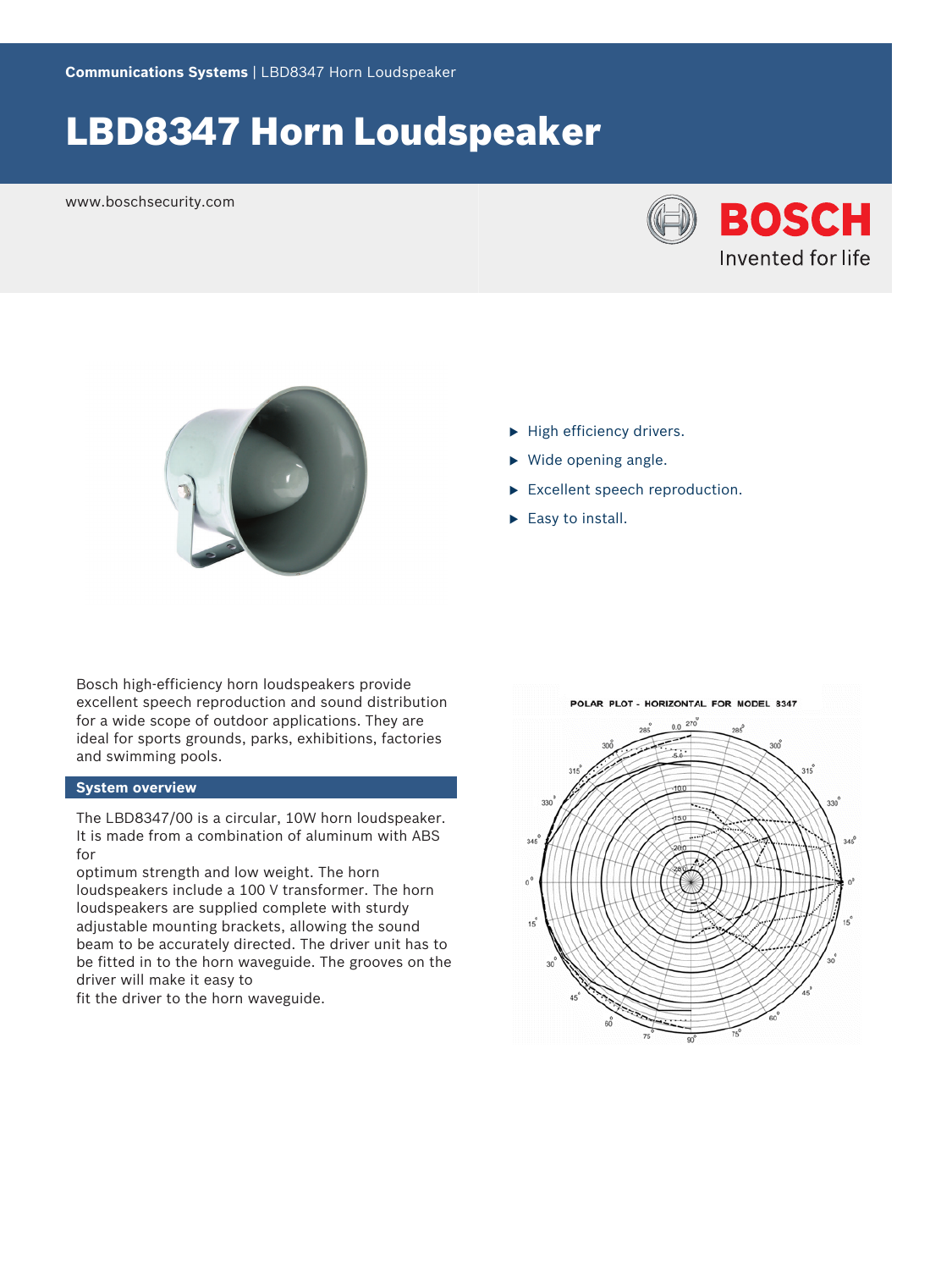



|  | Acoustical performance Specified per Octave |           |           |            |            |             |            |  |
|--|---------------------------------------------|-----------|-----------|------------|------------|-------------|------------|--|
|  |                                             | 250<br>Hz | 500<br>Hz | 1000<br>Hz | 2000<br>Hz | 4000<br>Hz. | 8000<br>Hz |  |
|  | <b>SPL1.1</b>                               | 80.1      | 100.<br>8 | 106.6      | 105.5      | 100.5       | 92.9       |  |
|  | <b>SPL</b><br>Max                           | 92.1      | 112.<br>8 | 118.6      | 117.5      | 112.5       | 104.9      |  |
|  | Q<br>Factor                                 | 1.4       | 1.8       | 3.2        | 12.4       | 28.7        | 51.5       |  |
|  | Efficien<br>CV<br>(in %)                    | 0.1       | 7.6       | 28.8       | 22.4       | 7.0         | 1.2        |  |
|  | Н.<br>Angle                                 | 180       | 180       | 150        | 55         | 32          | 10         |  |
|  | V. Angle                                    | 180       | 180       | 135        | 55         | 30          | 6          |  |

|          | <b>Parts included</b> |  |  |  |  |
|----------|-----------------------|--|--|--|--|
| Quantity | <b>Components</b>     |  |  |  |  |

1 LBD8347/00 Ceiling Loudspeaker

## **Technical specifications**

#### **Electrical**

| Maximum Power                                       | <b>15W</b>                 |  |  |  |  |
|-----------------------------------------------------|----------------------------|--|--|--|--|
| <b>Rated Power</b>                                  | 10W                        |  |  |  |  |
| Sound Pressure level<br>at 10 W / 1 W (1 KHz at 1m) | 118.6 dB / 106.6 dB (SPL)  |  |  |  |  |
| Effective frequency range (-10<br>dB)               | 400 Hz - 4 kHz             |  |  |  |  |
| Opening Angle at 1 KHz / 4 KHz<br>$(-6 dB)$         | $150^{\circ}/32^{\circ}$   |  |  |  |  |
| <b>Rated Voltage</b>                                | 100V                       |  |  |  |  |
| Rated impedance                                     | 1000 ohm                   |  |  |  |  |
| <b>Mechanical</b>                                   |                            |  |  |  |  |
| Dimensions(HxWxD)                                   | 250x250x255 mm             |  |  |  |  |
| Weight                                              | 3.1 Kg without driver unit |  |  |  |  |
| <b>Environmental</b>                                |                            |  |  |  |  |
| Operating temperature                               | $-25$ °C to $+55$ °C       |  |  |  |  |
| Storage temperature                                 | $-40$ °C to $+70$ °C       |  |  |  |  |

## **Ordering information**

**LBD8347 Horn Loudspeaker** Order number **LBD8347**